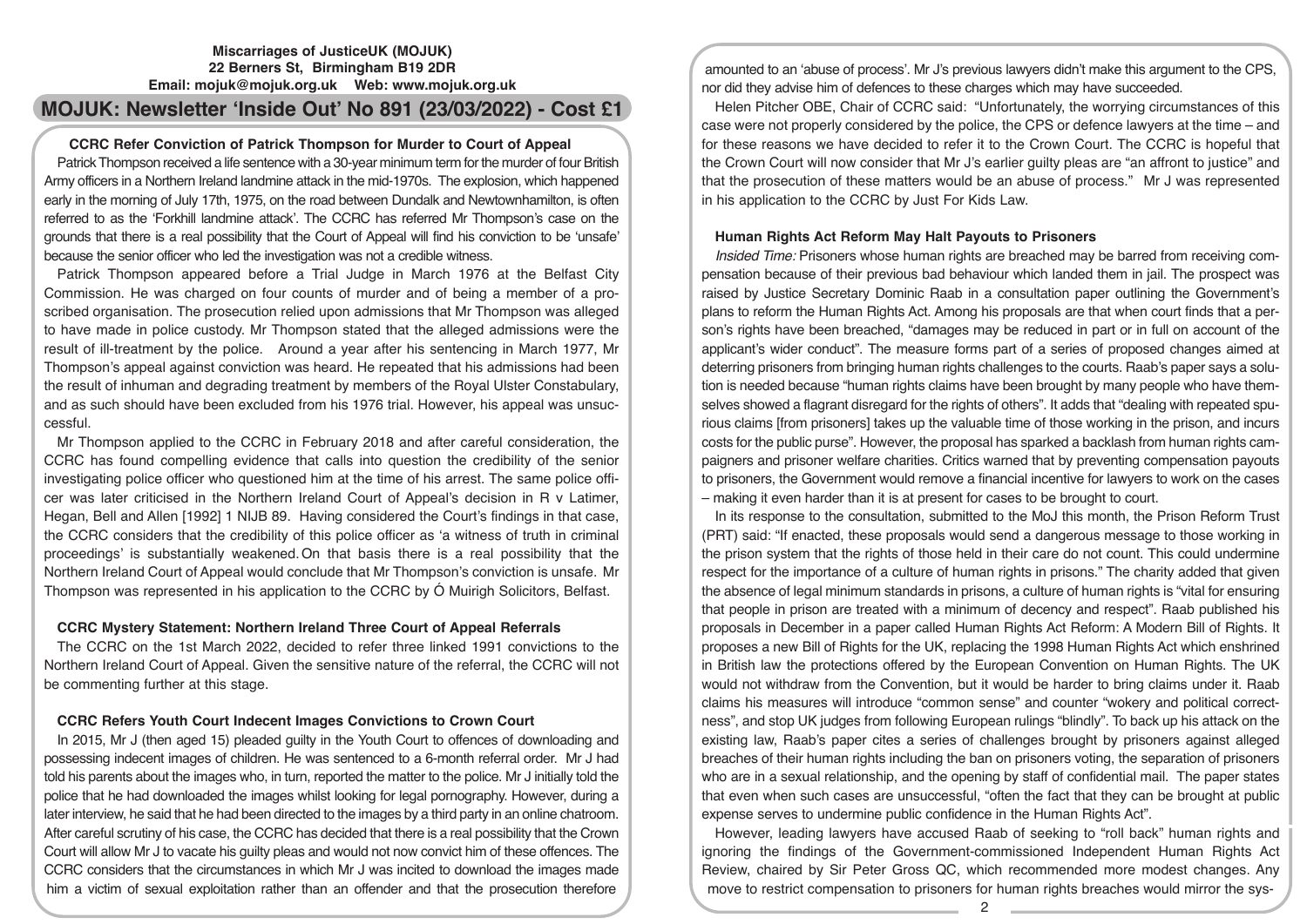tem already in place for criminal injuries compensation, where the state-funded Criminal Injuries Compensation Scheme withholds payouts to crime victims who have unrelated prior convictions. In proposing to reduce damages, or block them entirely, for successful claimants whose prior conduct is judged to be bad, the consultation paper states: "Whilst human rights are universal, a Bill of Rights could require the courts to give greater consideration to the behaviour of claimants and the wider public interest when interpreting and balancing qualified rights. More broadly, our proposals can also set out more clearly the extent to which the behaviour of claimants is a factor that the courts take into account when deciding what sort of remedy, if any, is appropriate. This will ensure that claimants' responsibilities, and the rights of others, form a part of the process of making a claim based on the violation of a human right."

In its response, the PRT says: "We are extremely concerned that the proposals in this consultation will severely limit the ability of people in prison to seek redress when their human rights have been violated. Indeed, many of the proposals in the consultation seem to have been devised with this explicit intention in mind. "We are extremely concerned by the language and tone adopted by the consultation in respect of the human rights of people in prison … Prison determines a person's confinement, movement, association, work, level of contact with the outside world, accommodation, education, recreation, healthcare and even the food they eat. As such, people in prison need to be able to ensure their rights are respected and protected through our domestic laws. "It is impossible to escape the conclusion that, with respect to the treatment of prisoners, the government would rather deny their legitimate rights than accomplish a long overdue reform of the conditions in which they are held." The PRT's criticism was backed up by the British Institute of Human Rights, which said of Raab's proposals: "We all have human rights because they are universal. This is not specific to the Human Rights Act – this underpins all human-rights law. If a new Bill of Rights seeks to change this, then it is not a human-rights law, and weakens all of our protections."

# **Don't Return to Full Wing Unlock, Says Prison Officers Association**

Inside Time: As prisons relax their Covid rules, the Prison Officers Association (POA) has renewed its call for some of the restrictions to be made permanent. When most controls in the community were lifted in late February, prisons did not immediately follow suit – but the Government gave the green light for them to begin easing. From February 25, prisons in England and Wales were permitted to move to Stage 1 – the lowest alert level on the fivestage National Framework for Covid recovery in prisons – on a case-by-case basis. At Stage 1, social distancing and the wearing of face masks are not normally required. No end date has been set by which all prisons should be at Stage 1.

In a circular to members of his trade union, Mark Fairhurst, National Chair of the POA, said: "Progressing regimes is not an excuse to return to pre Covid regimes and the chaos and violence those regimes promoted. The days of full wing unlock and pointless association periods must cease." He pointed out that any prison Governor seeking to offer a fuller regime with more out-ofcell activities for prisoners must reach a local agreement with staff – and he urged trade union members to notify the union's National Executive Committee if they disagreed with any of the changes.

In his Prison Strategy White Paper last December, Justice Secretary Dominic Raab endorsed the POA's claim that the Covid lockdown had made prisons safer, and said the Prison Service's Future Regime Design initiative would give governors new powers to reshape the prison day, in a move that is likely to mean prisoners spending more time in small groups or locked in their

cells. Meanwhile, prisons in Northern Ireland have set a target date of April 4 to return to near-normal regimes. Announcing the date in mid-February, Naomi Long, the province's Justice Minister, said that many restrictions introduced to curb the spread of the virus would be lifted including the restarting of social visits and the restoration of full face-to-face learning and skills provision will be restored. Ronnie Armour, Director General of the Northern Ireland Prison Service, said: "We want to be ambitious about recovery. By April 4 we plan to have a full and purposeful day for people in our care and we will now work with a range of partners to make that happen. "We will of course continue to follow any advice and guidance from the Public Health Agency and others, and we will regularly review progress as we put our plans into action."

### **Locked up for 20 Months Awaiting Trial on Minor Charge**

Inside Time: A court has apologised to a man who spent 20 months in prison awaiting an appearance for possessing a small amount of drugs for personal use. The 38-year-old was staying at a halfway house in Gloucester, having recently been released from prison on parole, when it was searched by police in June 2020 on a warrant relating to another resident. Officers found two small wraps of heroin in the man's room. Although the quantity was small, it was a breach of the man's parole conditions so he was recalled to prison to await the outcome of the court case.

The GloucestershireLive news website reported that in a hearing at Cheltenham Magistrates Court, the man – speaking by video link from HMP Portland – pleaded guilty to possessing the drug, telling the court: "I've been waiting for the case to be dealt with for almost two years. It is a simple matter of possession of heroin. In all this time I have not been able to enter my plea. I've at last managed to enter my guilty plea. I just want to get this case dealt with. I fully admit that I got caught with drugs, which were for my own use, in my room. I admitted all this to the police at the time… I was recalled to prison because of this offence and it took the authorities some 18 months to charge me with possession."

The hearing last month took place only five weeks before the man was due to be released. He asked the court to hand down an immediate short sentence so that he could still be released on the date he and his family had been planning for The court clerk said that on behalf of HM Courts and Tribunal Service he would like to apologise to the man for the fact that his case had taken 20 months to get to court. The presiding justice, Richard Longstreth, said: "I echo that apology, especially as you were recalled for this particular offence and the length of time taken doesn't reflect well on the bodies involved." However, the man did not receive any compensation. Instead, he was fined £120 for possessing the drug – and given one day in prison, to be served concurrently so as not to delay his release.

## **Prisoner Found Dead After Cell Bell Went Unanswered**

Inside Time: A prisoner was found dead in his cell after his emergency bell was left unanswered for 45 minutes. Joseph Carr, 35, was taken to a new cell at HMP Doncaster by officers using force, after he objected to moving to a different area of the jail. Staff placed him face down in his new cell and locked him in. He then rang the bell, but no officer responded. Another prisoner discovered him hanging 45 minutes later.

In a report into Carr's death, which occurred in February 2020, the Prisons and Probation Ombudsman concluded: "It is unacceptable that staff failed to respond when Mr Carr rang his cell bell 45 minutes before he was discovered and that he was found hanging by another prisoner. If staff had responded to Mr Carr's cell bell promptly, the outcome for Mr Carr may have been different and his life might have been saved." The Ombudsman's report added: "We recognise that staff may not always be able to respond to cell bells within five minutes at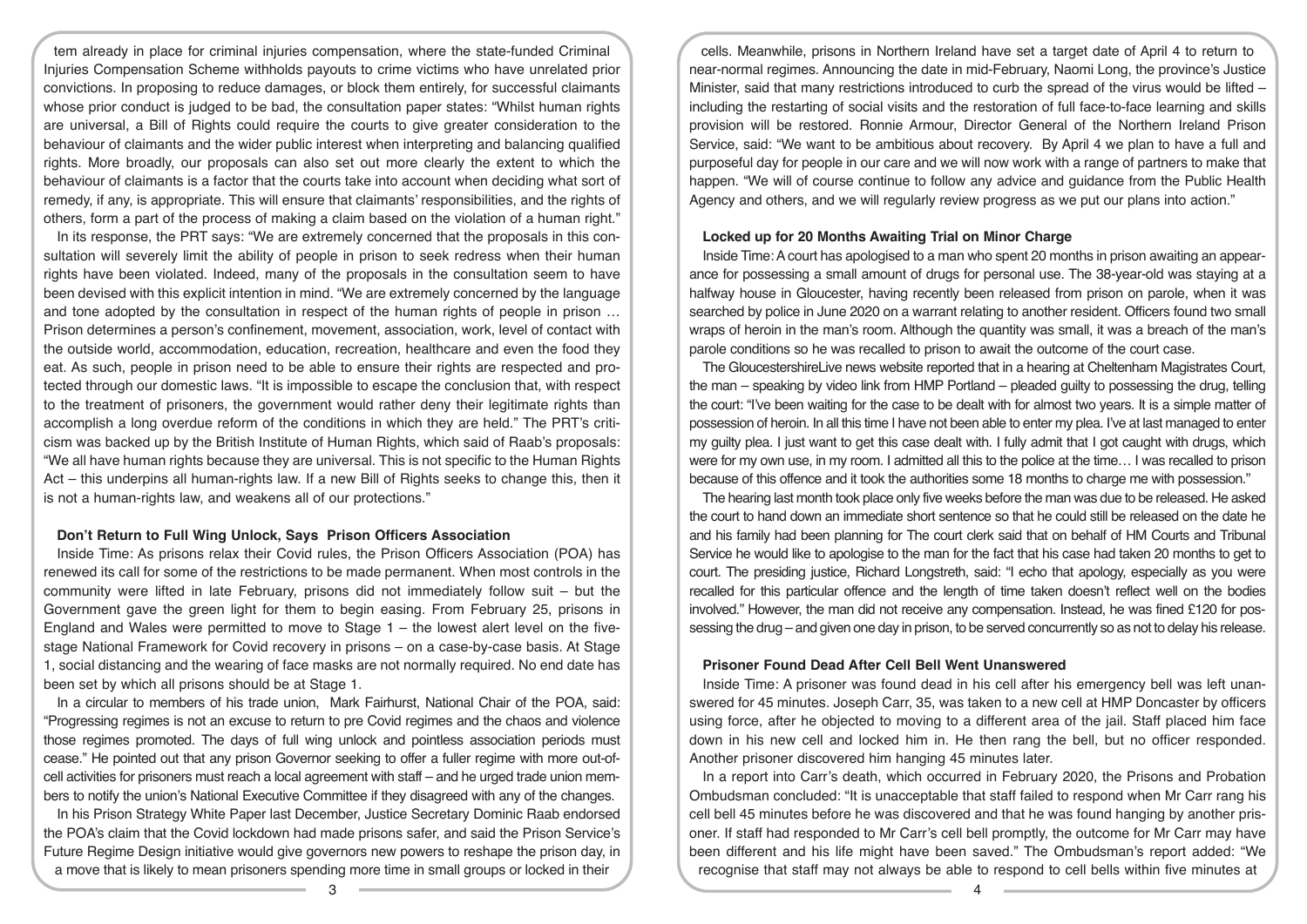particularly busy times. However, this long delay is troubling and unacceptable. It would have been unacceptable in any circumstances but in this case, Mr Carr had just been restrained and staff could not be sure he was not injured or suffering some physical reaction."

Carr had a history of violence and was assessed as posing a high risk of harm. He was not allowed to share a cell because of his homophobic and racist views. On the day of his death, he phoned his mother from an illegal mobile phone shortly before noon, apparently in a good mood. However, he became aggressive when staff told him it was time for him to move from a cell where he had been detoxing from drugs to the prison's Early Days Centre. During a scuffle, Carr called out that an officer had kicked him in the testicles. A post-mortem did not find any bruising in that area, but noted bruises on his face which might have been caused by blows during the restraint. Two members of staff who took part in the restraint were initially suspended, but an internal investigation by the Serco-run prison cleared them of wrongdoing, and police dropped an investigation into the matter after reviewing footage from body-worn camerasWest Midlands

#### **Thomas Burns Family Granted Judicial Review Into Matter of His Death by a British Soldier**

The family of Thomas Aquinas Burns have been granted leave by the High Court in Belfast to challenge the Attorney General's decision not to grant a fresh inquest. The original 1973 inquest verdict of "misadventure". Thomas Burns was shot by a British soldier as he left the Glenpark Social Club in North Belfast on the 12th of July 1972. He died from the gunshot the following day. Thomas Burns had served with the British Royal Navy in Singapore and Scotland before returning to settle with his wife and 4 young children in Belfast. The first stage of the judicial review challenge was heard by the Court in Belfast in February 2022. High Court judge Mr Justice Humphreys, who is also the Presiding Coroner for Belfast, granted on the for a full hearing into the case on Friday 11 th March 2022. The Attorney General has now asked the Court for time to consider the leave judgement and the case is listed for a review in early April 2022.

Lawyers acting for Patricia Burns, daughter of Thomas, applied to the Attorney General for Northern Ireland for a fresh inquest in 2015. Further submissions were made by Mrs Burns lawyers in 2019 in relation to the verdict of misadventure found by inquest jury in April 1973. In his response in 2019 the then Attorney General, Mr John Larkin QC, accepted that Thomas Burns was an innocent victim, and that the verdict of misadventure was wrong in both fact and law. However, he refused the family a fresh inquest on the basis that there was no usefulness to an inquest 47 years after their father was killed.

The family sought leave of the High Court by way of judicial review procedure to challenge the negative decision of the Attorney General. Previously in 2013 the Historical Enquiries Team (HET) identified and liased with new witnesses, some of whom were British soldiers on duty in Glenpark Street and Louisa Street at the time Thomas Burns was killed. One of those soldiers witnessed the shooting. That witness confirmed to the HET that the statement, which was purported to be his, which was submitted to the 1973 inquest, was not in fact his evidence. He also reported that his recollection of the events and his location at the time Thomas Burns was shot were different from the information contained in the statements of other soldiers. This new evidence called into doubt the veracity and validity of the statements provided by other soldiers at the time of the original inquest. Both the HET and the Attorney General accepted that Thomas Burns was an entirely innocent victim of the Troubles.

The written Court judgement granting leave states that; "It is striking that nowhere in the detailed correspondence passing between the applicant's solicitors and the AGO does the

latter address the issue of the alleged fabrication of statements on behalf of soldiers. On that basis, and despite the claim that all submissions were considered, I have determined that there is an arguable case to be made that the AG failed to take into account a material consideration, namely that one of the soldiers now says that a statement was falsely attributed to him and handed into the coroner at the original inquest. This not only calls the version of events into doubt but also calls for further investigation in its own right.

[40] The decision of the AG is also based on the proposition that the 'shooter' would be entitled to invoke the privilege against self-incrimination and decline to answer questions. This is, of course, a feature of any inquest involving a violent death and is a matter with which coroners are familiar. As the Court of Appeal recently held in M4 -v- Coroners Service [2022] NICA 6, the proper course of action is for a witness to be compelled to attend to give evidence and the privilege invoked, if sought, at an appropriate time. This does not mean that someone who is suspected of causing a death cannot given important and material evidence to a coroner charged with carrying out an inquest. I am satisfied that there is an arguable case that the AG failed to consider this feature of the potential evidence which could be presented to a fresh inquest.

[41] The AG has also asserted that the 'gunman' firing from the social club has never been identified. This proposition appears to emanate from the same flawed analysis as the HET Report and does not recognise that, on the sworn evidence of the civilian witnesses, there was no such gunman. There is also therefore an arguable case that the AG had failed to have proper regard to the evidence as a whole, both that which was given at the original inquest and the new material generated through the HET process."

Patricia Burns said on behalf of the family said; "The family are delighted to have been granted leave for a full hearing by the High Court Judge. We retain our faith that the courts in Northern Ireland will not let people be treated as second class citizens. We need to re-write history for myself, my family, and my children, and most importantly for my Daddy."

Nichola Harte, of Harte Coyle Collins, Solicitors & Advocates said; "The 1973 inquest verdict of misadventure regarding Mr Burn's killing is incorrect in fact and in law. The Attorney General accepted this in correspondence. The previous Attorney General maintained that there is no usefulness in a fresh inquest. Given the new evidence contained in the HET Review, this cannot be either correct or appropriate. The shooting of Thomas Burs was a mindless assassination, not an accident or a reaction. The rule of law must apply and be upheld."

The family of Thomas Burns are supported in their campaign for information, justice and accountability by their lawyers and Relatives for Justice. In November 2019 RFJ published a Report on the murder of Thomas Burns by the British Army on the 13th of July 1972. Copies of the Report are available from RFJ.

## **Firearms Officer Investigated for Homicide Offences Following Death of Sean Fitzgerald**

INQUEST: Independent Office for Police Conduct (IOPC) has announced that a West Midlands firearms officer, who shot dead Sean Fitzgerald on 4 January 2019 during a police operation, is being investigated for potential homicide offences. Sean was 31 when he died after receiving a single gunshot wound to the chest as he exited a property, whilst unarmed, in Burnaby Road in Coventry. In April 2021, the IOPC announced that the firearms officer who shot Sean had been served with a gross misconduct notice in respect of that officer's use of force. No individual police officer has ever been found guilty of murder or manslaughter offences following a fatal police shooting in England and Wales, despite evidence of serious failures. Three murder or manslaughter charges have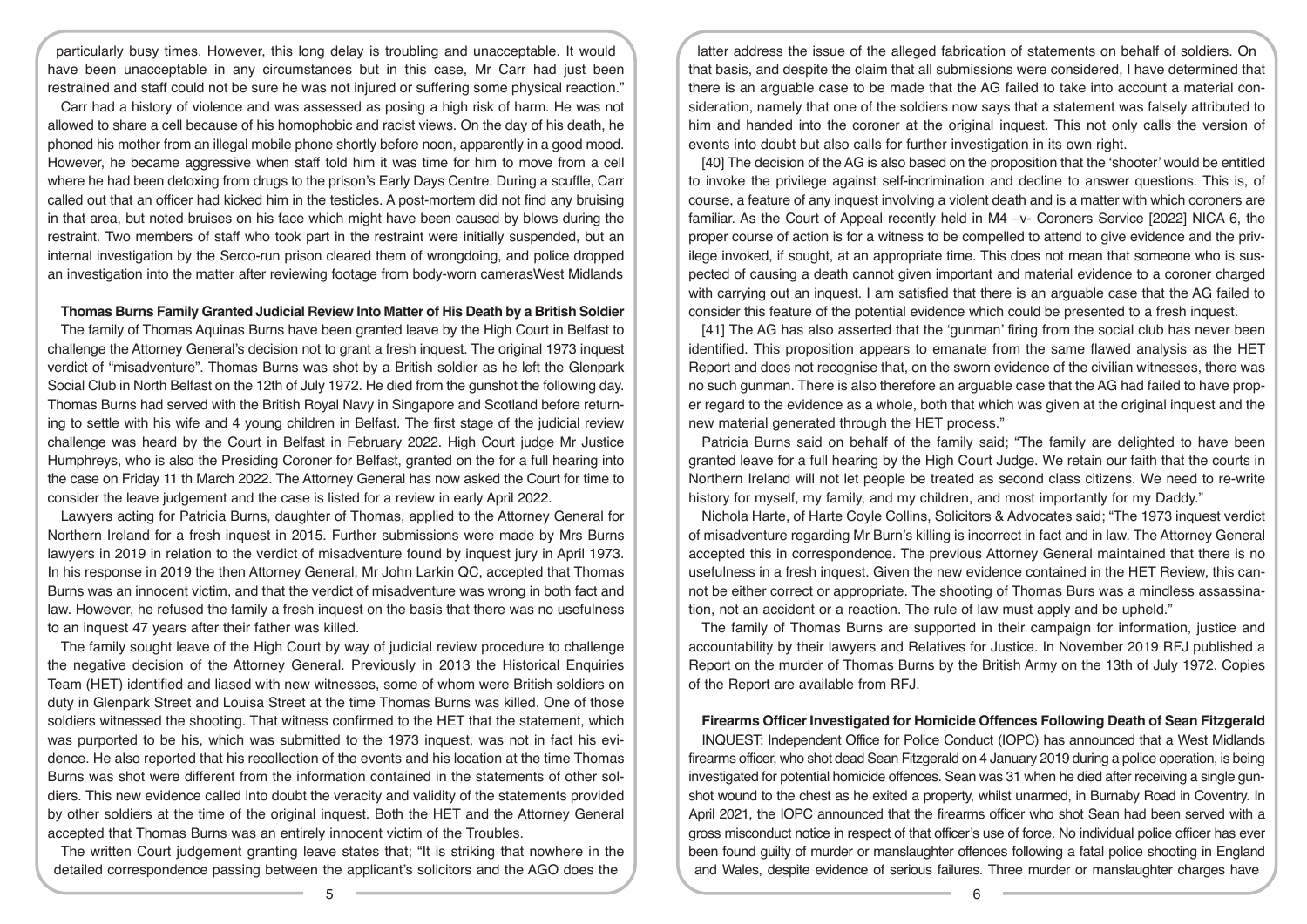been brought against police involved in fatal police shootings since INQUEST began recording this in 1990. In all cases the officers were not found guilty or the trial collapsed.

Liam Fitzgerald, Sean's brother, said: "I welcome the decision of the IOPC to conduct a homicide investigation into my brother's death. From very soon after Sean's death, it has been my belief that this should have been a criminal investigation. I now hope that the investigation is concluded quickly and that a decision to bring criminal charges will follow. Sean was completely unarmed when he was killed, and I believe the force used was unnecessary and disproportionate."

Helen Stone of Hickman and Rose, the solicitor for Liam Fitzgerald, said: "It is now over three years since Sean's death, and his family still do not have answers. However, we consider the fact that the IOPC are now investigating homicide offences to be a positive development, and trust that the IOPC will act swiftly to complete their investigation in a robust manner and in close coordination with the Crown Prosecution Service to ensure there is no delay in reaching a charging decision."

Deborah Coles, Director of INQUEST, said: "The fatal police shooting of Sean Fitzgerald raises serious questions and concerns, and requires the utmost scrutiny. As such, we welcome the progress in this investigation. Accountability to the criminal standard for police officers or forces involved in deaths is rare, leading to concerns that police are too often above the law. It is essential that fatal use of force by police is examined with this high level of scrutiny. We hope this criminal investigation is conducted promptly, rigorously and sensitively in order to establish the truth and hold those responsible for any wrongdoing to account."

## **Dominic Raab's Courts Plan: Making a Bad Situation Worse**

*Guardian Editorial:* Justice delayed, they say, is justice denied. After a decade of underfunding and two years of the pandemic, courts in England and Wales are grinding to a halt. Dominic Raab, the lord chancellor, thinks there's no quick fix for the criminal legal aid sector. Mr Raab claimed instead that he would take his time to get things right. The evidence suggests that he is getting things wrong. The backlog in crown courts, which hear the most serious cases, now stands at more than 59,000 cases, up on both before and since the onset of Covid-19. These include rape and sexual offence cases – in which the moving or rescheduling of trials at the last minute causes needless distress. Not only is the backlog lengthening, but the law is taking longer to run its course. As the average wait between crime and verdict in crown courts increases, so does the probability that a case collapses as victims drop out. Prior to the pandemic, defendants waiting to plead their innocence or victims desperate for their day in court could expect it to take a year and two months to see justice done. It's now almost two years.

Mr Raab says that he wants "swifter justice". But his words are belied by his actions. He has managed to secure only enough Treasury cash to reduce the backlog to 53,000 cases by March 2025, a tally still higher than before the pandemic. Even this modest target looks unachievable thanks to a decade of running down the criminal courts system. About a quarter of junior barristers have left criminal practice in the past five years along with nearly half of all silks. The system is in such disarray that in almost 200 cases between July and September last year, a barrister could not be found for either prosecution or defence. Little surprise that during this period the number of trials postponed was 29% more than the number of trials completed. Matters came to a head this week when criminal barristers in England and Wales voted overwhelmingly to take industrial action. Mr Raab suddenly put out his response to last November's independent review into criminal legal aid with a pay increase for barristers.

While the extra cash is welcome, it's too little, too late. The Criminal Bar Association thinks its members might get £100 a week extra, which might sway some barristers but probably not enough to stop the planned disruption. Mr Raab's offer also contained a mechanism to undercut lawyers' fees. Legal practitioners have waited nearly four years since an independent review into criminal legal aid was first committed to by ministers to get this deal. That the new funding won't be implemented until the autumn only adds insult to injury. Last month, the lord chief justice – the most senior judge in England and Wales – made a rare public plea for Mr Raab to value the courts. "They must be properly funded in a way that leaves behind the notion that they are no more than an ordinary public service," said Lord Burnett. Sadly, Mr Raab shows no sign of sharing this admirable sentiment.

#### **More Than 400,000 People are Locked up Pretrial Every Single Day in the US**

Jon Robins, Justice Gap: More than 400,000 people are locked up pretrial every single day in the US. According to the annual Prison Policy Initiative (PPI) report, the 'pre-trial' or 'unconvicted' population was 'driving' America's addiction to mass incarceration. 'In fact, 99% of the growth in jails over the last 15 years has been a result of increases in the pre-trial population,' the group says. Approximately 1.9m people are behind bars run the US population. The PPI points out that the US does not have a single 'criminal justice system'; instead there are 'thousands of federal, state, local, and tribal systems'. 'Together, these systems hold almost 2 million people in 1,566 state prisons, 102 federal prisons, 2,850 local jails, 1,510 juvenile correctional facilities, 186 immigration detention facilities, and 82 Indian country jails, as well as in military prisons, civil commitment centers, state psychiatric hospitals, and prisons in the U.S. territories.'

That total prison population has fallen by about 16% during the pandemic however that decline was driven by pandemic-induced 'slowdowns' in the criminal justice system rather than policies facilitating people leaving prison. 'Even when the US prison population was at a historically low point in the pandemic, we were still locking up far more people per capita than any other country on earth,' said Wendy Sawyer, the PPI's research director. 'It's important for people to understand that the temporary population drops during the pandemic were due to COVID jamming the gears of the criminal justice system  $-$  not because of any coordinated actions to reform the system.<sup>'</sup>

Black people are still overrepresented behind bars, making up about 40% of the prison and jail population. PPI highlighted the 'enormous churn' in and out of correctional facilities. 'In a typical year, about 600,000 people enter prison gates, but people go to jail over 10 million times each year,' the report says. Jail churn is particularly high because most people in jails have not been convicted, the report says. 'Some have just been arrested and will make bail within hours or days, while many others are too poor to make bail and remain behind bars until their trial,' the PPI says.

#### **Legal Action Over Pat Finucane Public Inquiry to go Ahead in June**

Long-delayed legal action against the British government for not holding a public inquiry into the assassination of solicitor Pat Finucane is set to go ahead in June. The challenge mounted by the murdered lawyer's widow has been provisionally listed for a three-day hearing at the High Court in Belfast. Mr Finucane was shot dead by loyalist paramilitaries at his home in the north of the city in February 1989.

His family have campaigned ever since for a public inquiry to establish the full scale of security force collusion in the murder. In February 2019, the Supreme Court held that previous probes into the killing failed to meet Article 2 human rights standards. The solicitor's widow, Geraldine Finucane, initially issued proceedings in a bid to force the British government to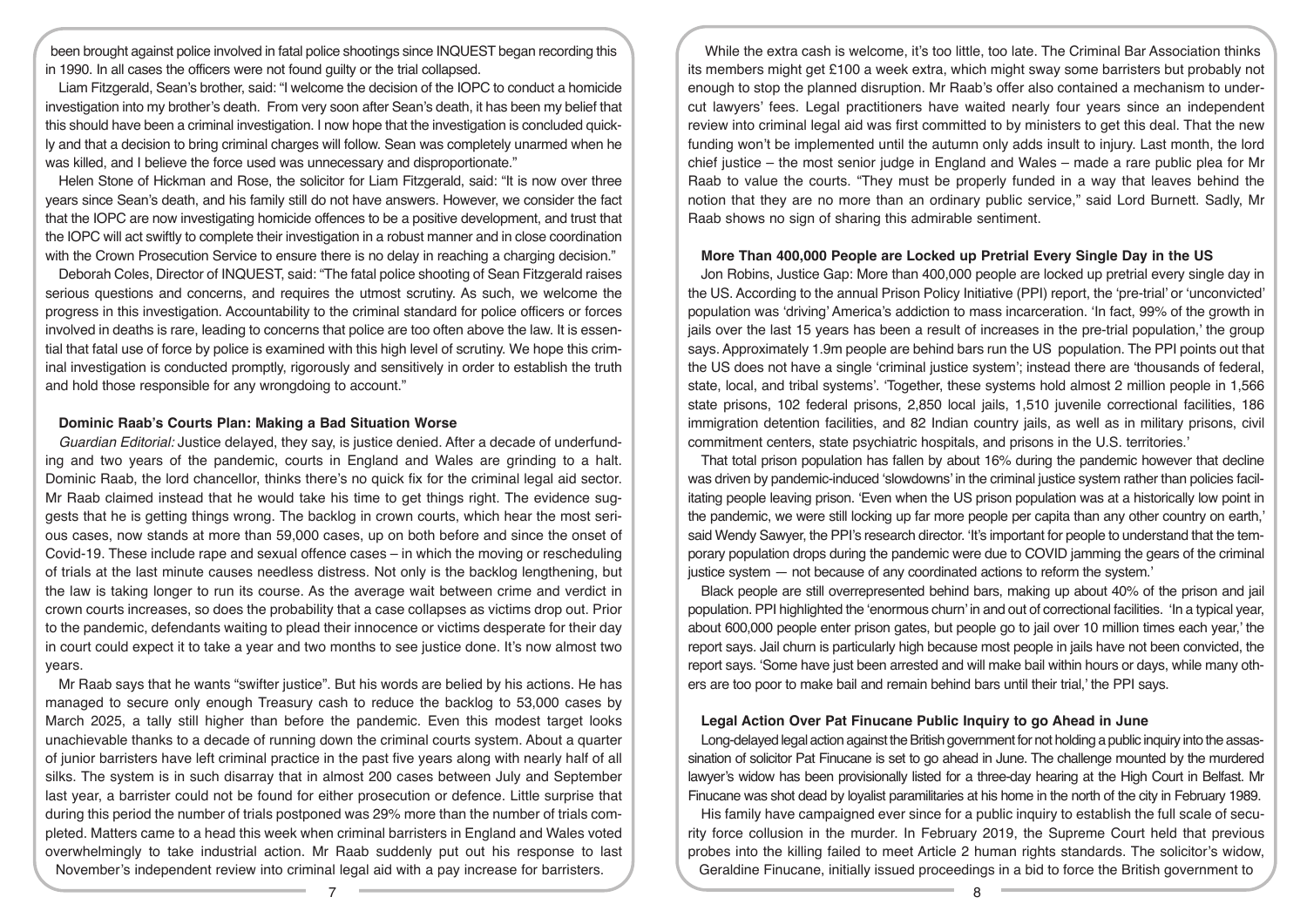act on the finding that no proper investigation had been carried out.

Although Secretary of State Brandon Lewis subsequently apologised for the delay in making a decision, he announced in November 2020 there would be no public inquiry at this stage. He said that other police review processes needed to run their course. An order was then made for the secretary of state to pay £7,500 damages to Mrs Finucane for the "excessive" delay in reaching his position.

Since then, she has been seeking a judicial review of the position adopted by Mr Lewis. The current challenge centres on the legality of his decision to await the outcome of reviews by the PSNI's Legacy Investigations Branch and the Police Ombudsman. Mrs Finucane and her legal representatives allege that it breaches her Article 2 rights, and that the secretary of state is bound by the violation identified by the Supreme Court. The case has been repeatedly put back amid efforts to recover and analyse all relevant archived documents from police facilities at Seapark in Co Antrim. Lawyers for the government sought more time to carry out security assessments and get ready for the challenge. The High Court was previously told the process to prepare evidence involves going through 1,000 pages of documents. Counsel for Mrs Finucane has repeatedly expressed scepticism about the secretary of state's motives. It was claimed that he has been involved in an "outrageous" attempt to undermine the Supreme Court findings by trying to "run down the clock" in the challenge. Following a series of adjournments, Mr Justice Scoffield today provisionally listed the case for a full hearing, beginning on June 15. He scheduled a further review at the end of the month to confirm the new date.

# **Judge Warned for Conducting Hearing While Driving**

A judge who conducted a hearing while driving his car has been given a formal warning for misconduct. Deputy District Judge Christopher McMurtrie 'conducted a hearing in his car, partly while driving and using his phone in hands-free mode', the Judicial Conduct Investigations Office (JCIO) said. 'The judge failed to meet the expectation to avoid conduct which might reduce respect for judicial office.' The lord chief justice Lord Burnett and lord chancellor Dominic Raab issued McMurtrie with a formal warning for misconduct. No further details were provided about the nature of the hearing. 'In reaching their decision, they took into consideration that Judge McMurtrie accepted that his decision to proceed with the hearing, after he had to travel unexpectedly for personal reasons, was misguided and he gave assurances as to his future conduct,' the JCIO said. The JCIO is an independent statutory body that supports the lord chief justice and lord chancellor in their responsibilities for judicial discipline. The latest warning follows a judge's criticism last month of a witness who attempted to give evidence in the Intellectual Property Enterprise Court while driving a van.

## **Diane Abbott Comments on Police Strip-Search of a 15-Year-Old Black Girl at School**

The revelation that a black schoolgirl was strip-searched by police at school in Hackney, east London, after teachers claimed that they smelt marijuana on her, is shocking. But the details of the search, the indignities inflicted on a 15-year-old girl, are truly distasteful. She was made to strip naked, to spread her legs, to use her hands to spread her buttock cheeks and then to cough. She was menstruating. According to family members, the police insisted that she take off the bloody pad and would not let her go to the toilet to clean up. Then they made her reuse the same pad.

No drugs were found, yet the rumour spread around the school that this perfectly innocent girl was a drug dealer. Her mother told the local child safeguarding review that the experience had left her daughter traumatised. Her aunt added: "I see the change from a happy-go-lucky girl to a timid recluse that hardly speaks to me." She said the girl was now in therapy and that she self-harms. It would be easy to dismiss the 2020 incident as an aberration, to believe

that the police officers involved were the proverbial "bad apples". After the damning review, the Met has voiced public contrition, calling the strip search "truly regrettable" and apologising "to the child concerned, her family and the wider community."

But there is a deeper truth here: although senior Metropolitan police officers are better media trained than ever, the racism and misogyny that has always characterised and blighted the force is still very much present. Recent incidents make that clear. Start with the Independent Office for Police Conduct report on behaviour at Charing Cross police station that found a culture of toxic masculinity. Think then of the Met, again in Hackney, having to apologise and pay compensation to a completely innocent woman, Dr Konstancja Duff, for the use of "sexist, derogatory and unacceptable language" when she was arrested and strip-searched in 2013. She was only trying to help a 15-year-old black boy who the police were stopping and searching by giving him a know-your-rights card. Duff described what happened next: "I was pinned to the floor of a cell by three female officers. I had my hands cuffed behind my back and my legs tied together while they cut off my clothes with scissors. They ripped out my earrings, grabbed my breasts roughly while turning me over, and even touched me between my legs, apparently looking for genital piercings." It took Duff nine years to get an apology arising from the encounter. How many other women, black and white, are abused in this way and give up before getting justice?

People are all too aware of the tragedy of Sarah Everard, the young woman kidnapped on a London street, and raped and murdered by a serving police officer. Then there is the case of Bibaa Henry and Nicole Smallman, two young black sisters from north London who went missing in June 2020. Their bodies were eventually found by family members in a nearby park after police seemed to show little interest in investigating. After the murders and a trial, two police officers were subsequently jailed for photographing the women's bodies at the murder scene and sharing the photos on WhatsApp, including one group of 41 police officers.

A recent interview with Hampshire deputy chief constable, Maggie Blyth, who is now the national lead for violence against women and girls for the National Police Chiefs' Council, is revealing in this context. She said the concept of a "few bad apples" is wrong and that policing, like other jobs with access to power, could attract people who wanted to "use their power in a corrupt and criminal way." She added: "There will be some attracted into working in policing because of the powers that it offers them, the powers to exert and coerce other people, particularly vulnerable individuals. I think we shouldn't be naive to that."

Obviously, not every police officer abuses their power, but too many do. And racial discrimination in the way the police exercise their power has been a statistically verifiable fact for far too long. The use of stop and search continues to increase: by some estimates, black people are nine times more likely to be victims. How many of those are children? Look to Hackney again. According to the child safeguarding review, in 2020/21 in the central east basic command unit of the Met (which covers Hackney), 25 children under the age of 18 were strip-searched (or "further searched") to use Met police terminology). Most of the searches (88%) were negative. And only two of the children searched were white. The Hackney schoolgirl was failed in so many ways. The police abused her and no teacher thought to contact her parents, to ask the girl afterwards how she was: certainly they don't seem to have grasped the gravity of this awful situation.

That's dispiriting in itself, but the most dispiriting thing about all of this is that, after decades of marching, demonstrating, campaigning, police practice is as bad as ever – and now the government is changing the law to make it even harder to march and campaign, to highlight these injustices. The conclusion to be drawn is stark: black schoolgirls are not safe from police abuse, even at school, supposedly a place of safety. What kind of society tolerates this?